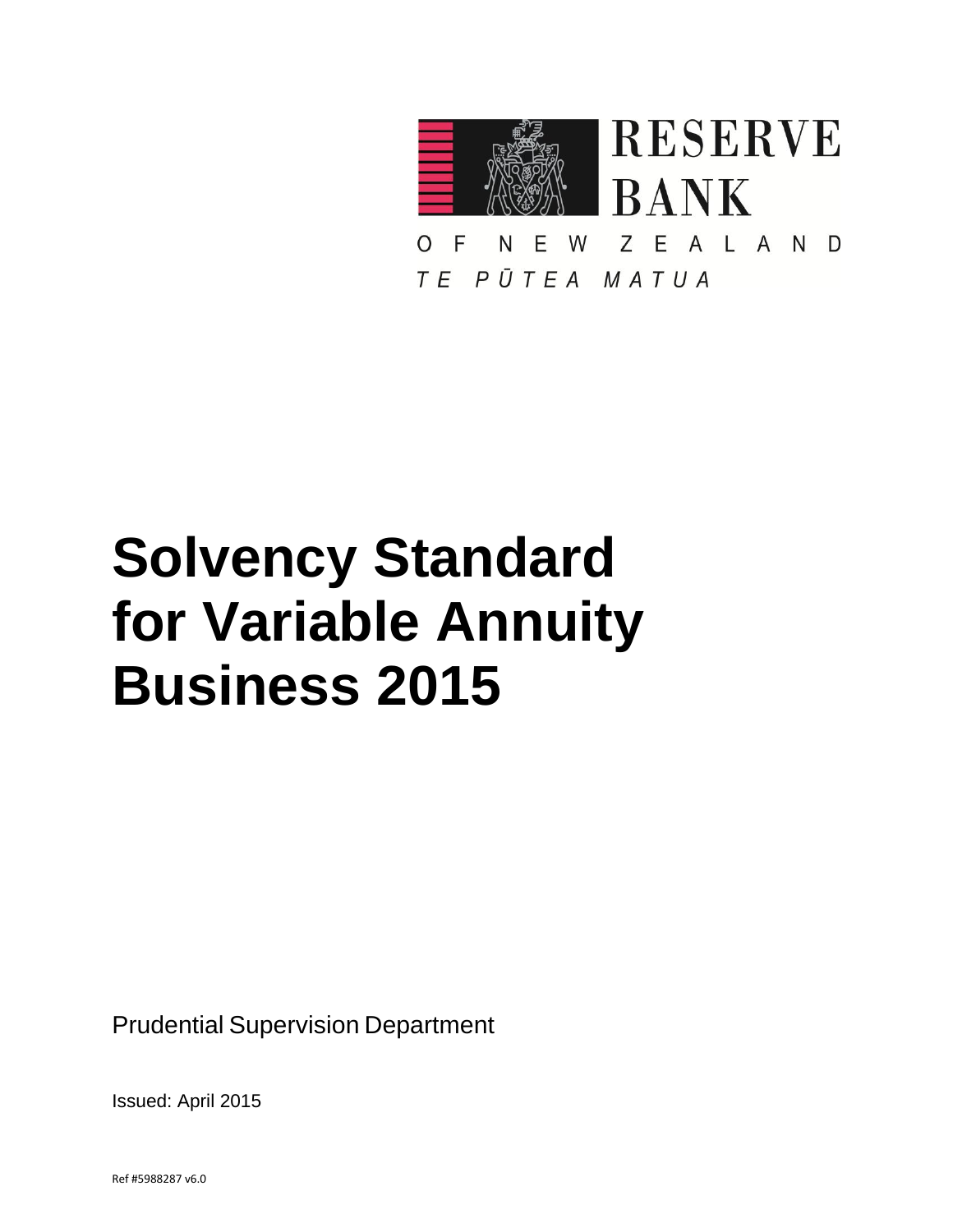# **1. Introduction**

# **1.1. Authority**

1. This **solvency standard** is made under section 55 of the Insurance (Prudential Supervision) Act 2010 (the Act).

## **1.2. Previous Versions**

2. There are no previous versions of this **solvency standard**. This **solvency standard** was last consulted on in 2015.

## **1.3. Commencement**

3. This **solvency standard** comes into force on 10 April 2015.

## **1.4. Application**

- 4. This **solvency standard** applies to any **life insurer** that is required by a **condition** of **licence** to maintain a Solvency Margin in respect of its Variable Annuity business in accordance with this **solvency standard.** 1
- 5. Subject to paragraph 6, to the extent that a **licensed insurer** subject to this **solvency standard** carries on Variable Annuity business, all of the provisions of this **solvency standard** will apply to that **licensed insurer** in respect of its Variable Annuity business, consistent with the **licensed insurer's conditions** of **licence**.
- 6. To the extent that a **licensed insurer** subject to this **solvency standard** carries on business that is not Variable Annuity business, that business will not be subject to the requirements of this **solvency standard**.
- 7. Where a **licensed insurer** is required to maintain a Solvency Margin under its **conditions** of **licence** in respect of more than one **solvency standard**, and**/**or is required to calculate and report solvency under more than one **solvency standard**, the calculations and reporting must be done separately in respect of the business subject to each **solvency standard**.

## **1.5. Definitions**

8. The following definitions apply within this **solvency standard**:

*Capital Charge for Variable Annuities*: is the amount determined under paragraph 13.

l <sup>1</sup> Appendix A of this **solvency standard** contains background information on the Reserve Bank's approach to **conditions** of **licence** for **licensed insurers** that carry on or intend to carry on Variable Annuity business.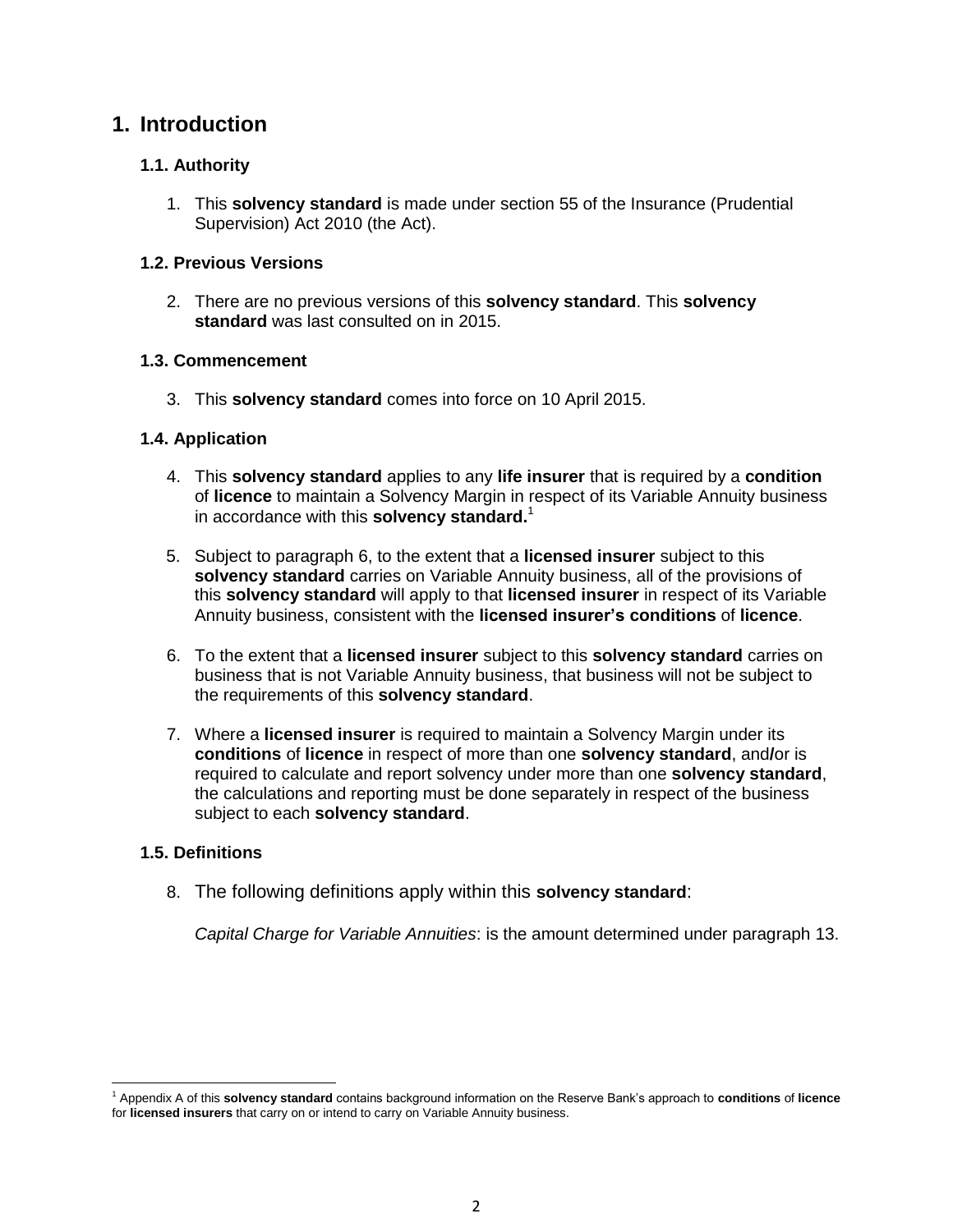*Variable Annuity*: is a **life policy** with unit linked or managed fund investment characteristics and optional benefits for the policyholder. The benefits are calculated by reference to the value of the units allocated to the policy, but the benefits may exceed the value of those units in specified circumstances.

*VA Strategy*: is the Variable Annuity Risk Management Strategy required to be established and maintained in accordance with the **licensed insurer's conditions** of **licence**.

# **2. Requirements**

- 9. This **solvency standard** incorporates the Solvency Standard for Life Insurance Business 2014 and all subsequent amendments to that **solvency standard** except that:
	- (a) paragraphs 4 to 8 of the Solvency Standard for Life Insurance Business 2014 are replaced by paragraphs 4 to 7 of this **solvency standard**; and
	- (b) the Solvency Standard for Life Insurance Business 2014 is modified in respect of the Variable Annuity business to the extent provided in this **solvency standard**.

#### *Solvency Requirements for Variable Annuities*

- 10. For the Variable Annuity business, the methodology set out in this **solvency standard** replaces the methodology set out in the Solvency Standard for Life Insurance Business 2014 in respect of the Insurance Risk Capital Charge and the Asset Risk Capital Charge. The results of the methodology in this **solvency standard** replace the Insurance Risk Capital Charge and the Asset Risk Capital Charge with the Capital Charge for Variable Annuities.
- 11. In respect of the Variable Annuity business, the Total Solvency Requirement set out in paragraph 35 of the Solvency Standard for Life Insurance Business 2014 is replaced as follows.
- 12. The Total Solvency Requirement for a **statutory fund** containing Variable Annuity business is the sum of the following:
	- (a) Capital Charge for Variable Annuities;
	- (b) Other Liabilities of the **statutory fund**;
	- (c) Catastrophe Risk Capital Charge;
	- (d) Reinsurance Recovery Risk Capital Charge; and
	- (e) Repayable Amount Adjustment.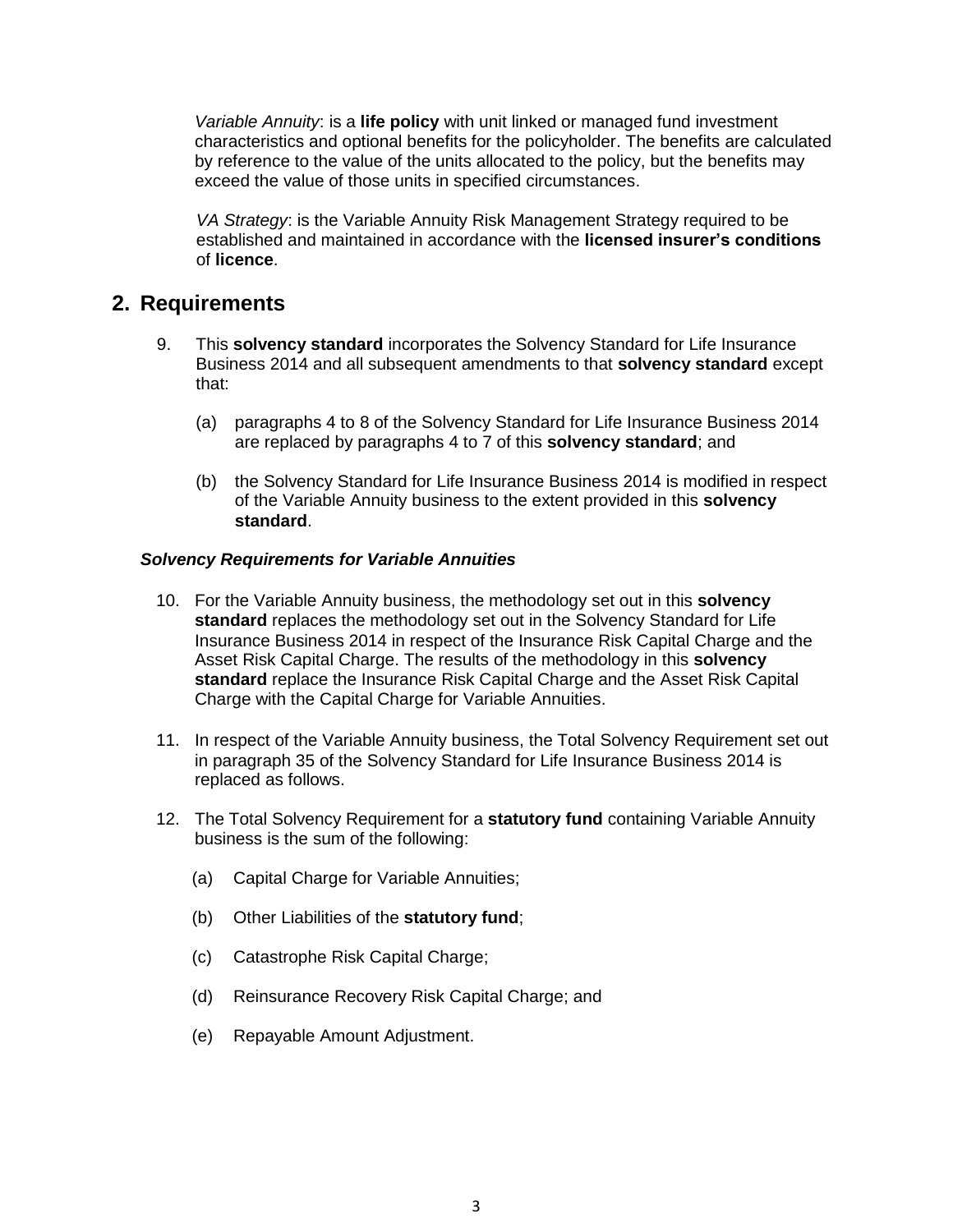13. The Capital Charge for Variable Annuities must be calculated, subject to the requirements set out below (paragraphs 14 to 23), as follows:

Capital Charge for Variable Annuities= w\*KDH + (1-w)\* K

where

- (a) KDH is the capital requirement for Variable Annuity insurance and asset risks with the effects of dynamic hedging included;
- (b) K is the capital requirement for Variable Annuity insurance and asset risks without the effects of dynamic hedging included. Hedge positions in place at the valuation date may be reflected as per the Solvency Standard for Life Insurance Business 2014; and
- (c) w is the factor weight. It is determined by the Reserve Bank and set within the **licensed insurer's conditions** of **licence**. The factor weight w:
	- i. will not exceed 0.7 or be less than 0;
	- ii. for a **licensed insurer** that has not been issuing Variable Annuity policies in the New Zealand market for at least two years, will not exceed 0.3; and
	- iii. where no dynamic hedging is undertaken will be 0.

#### *Capital Charge for Variable Annuities*

- 14. When calculating the Capital Charge for Variable Annuities the **licensed insurer** must consider the assets and liabilities simultaneously.
- 15. Variable Annuities require sophisticated modelling of the assets and liabilities and special risk management techniques. The modelling:
	- (a) may be done using stochastic methods, scenario based analysis or a combination of the two;
	- (b) must produce a more conservative capital outcome than that based on Best Estimate Assumptions;
	- (c) must be based on sufficiently prudent assumptions. Additional prudence must be used for any model deficiencies or residual risks not fully mitigated as part of the **licensed insurer's** VA Strategy; and
	- (d) must be appropriately documented and validated on a regular basis.
- 16. In calculating the Capital Charge for Variable Annuities, the **licensed insurer** may replace the Prescribed Solvency Assumptions with its own assumptions. Where the **licensed insurer** opts to do this, any assumptions made must be sufficiently prudent. The level of prudence chosen by the **licensed insurer** must be fully explained within the VA Strategy. The Prescribed Solvency Assumptions and the capital charges in respect of asset risks in section 3.3 of the Solvency Standard for Life Insurance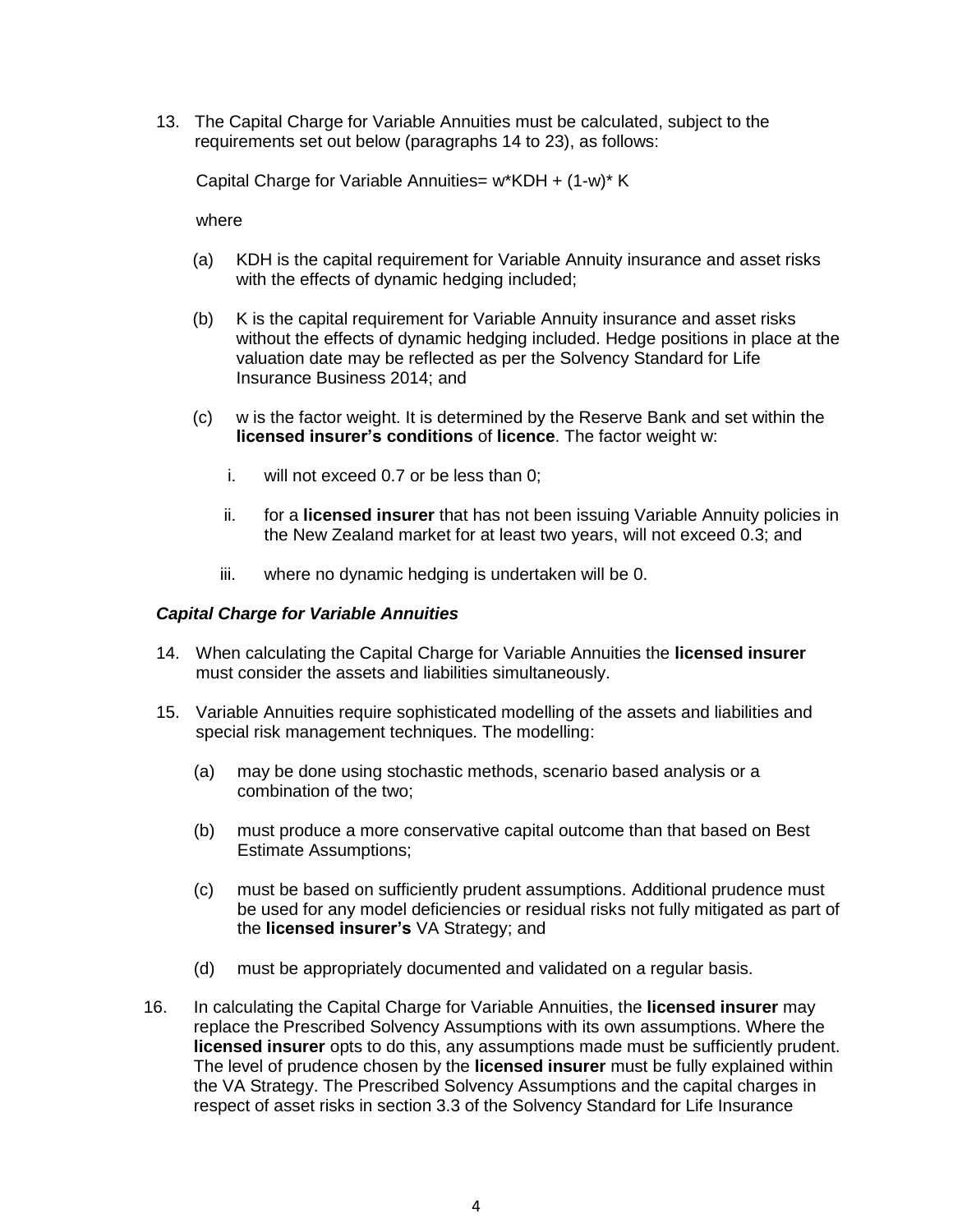Business 2014 and in relevant international standards may serve as useful reference points for the degree of prudence required. The level of prudence to be adopted, relates to the adequacy of Minimum Solvency Capital and must be at least commensurate with a value at risk (VaR) level of 99.5 percent probability of sufficiency over a 1 year time horizon. Where necessary, a more conservative calibration should be adopted e.g. where there is a lack of data or a high degree of uncertainty.

- 17. The economic scenarios underpinning the modelling must reflect adverse market outcomes. This may be achieved by considering appropriate and relevant real market data from periods that have experienced unusual significant market stress or by adding stress factors to real market data. The modelling of economic outcomes must be documented in a clear and transparent way.
- 18. The Minimum Solvency Capital calculation based on the modelling of the assets and liabilities must produce a sufficiently conservative outcome. While risk mitigation methods such as **reinsurance** may be taken into account, any risks these methods introduce must be reflected in the Total Solvency Requirement.
- 19. In assessing the Capital Charge for Variable Annuities the risks identified within the Insurance Risk Capital Charge and the Asset Risk Capital Charge within the Solvency Standard for Life Insurance Business 2014 should be considered and relevant principles applied. For example, and without limitation, the following principles and requirements of the Solvency Standard for Life Insurance Business 2014 apply:
	- (a) the asset and liability management principles set out in paragraph 58;
	- (b) the requirements of paragraph 3 of Appendix C in respect to the recognition of guarantees. Where a guarantee is recognised, the guarantor may be considered the counterparty to the asset and the provisions of paragraphs  $2 - 9$ of Appendix C apply to the extent applicable; and
	- (c) relevant provisions of section 4, Discretions and Taxation.
- 20. The Capital Charge for Variable Annuities must not be less than the Current Termination Value.

#### *Reinsurance*

- 21. The benefits of a **reinsurance** agreement may not be used to reduce the Capital Charge for Variable Annuities or be used to reduce any Current Termination Value if any of 41(b) i to iv of the Solvency Standard for Life Insurance Business 2014 apply.
- 22. Paragraph 40 and 42 of the Solvency Standard for Life Insurance Business 2014 apply.
- 23. In determining the Repayable Amount Adjustment of paragraph 12(e) of this **solvency standard**, paragraph 44 of the Solvency Standard for Life Insurance Business 2014 must be applied.

#### **Standard Ends**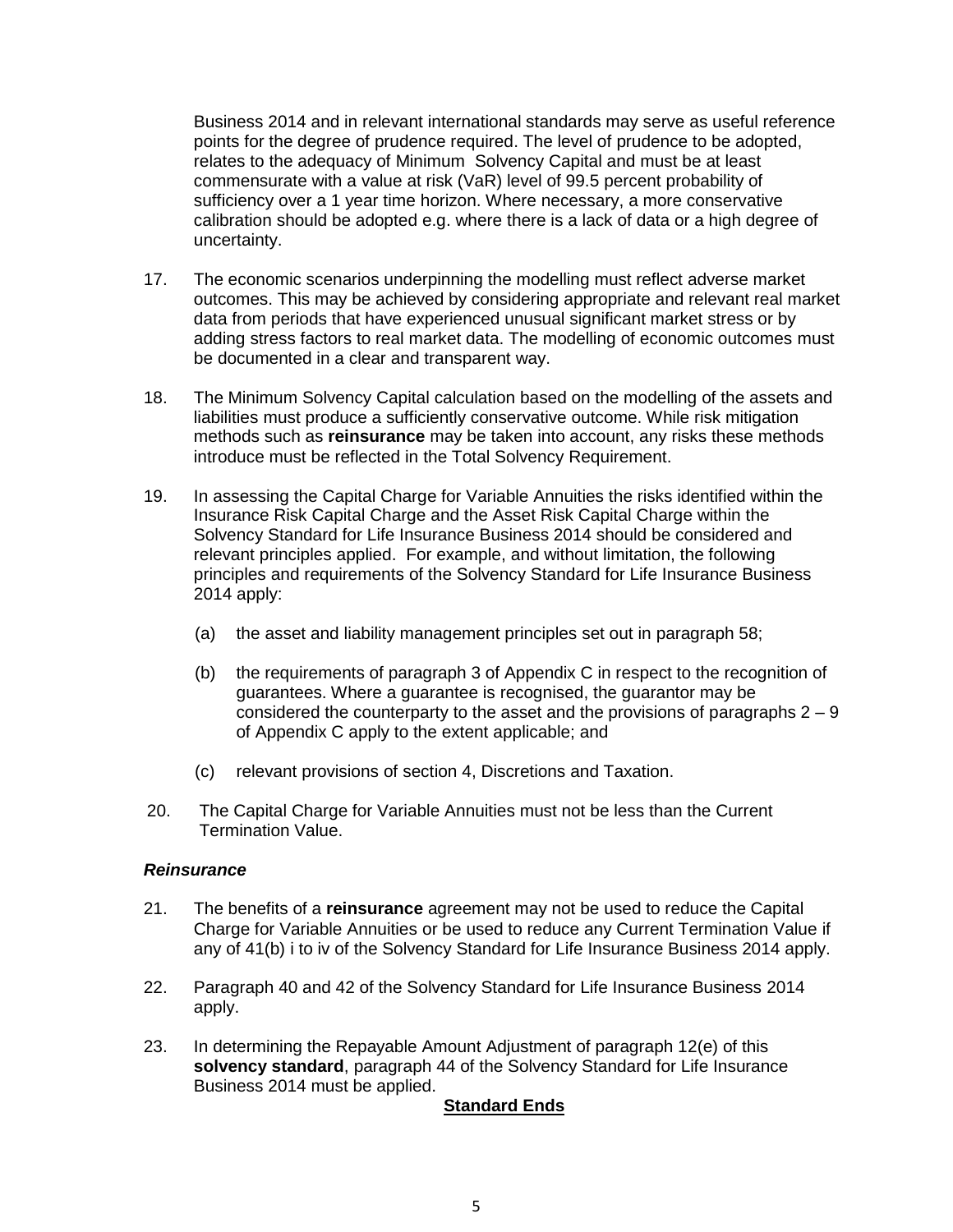# **Appendix A: Prerequisites to the application of this standard and related conditions of licence**

- A1. This Appendix provides additional information on the Reserve Bank's approach to the application of its policies in respect of Variable Annuity (VA) business. The information in this Appendix is provided for information only and is intended to assist with placing the Solvency Standard for Variable Annuity Business 2015 in context.
- A2. This Appendix does not form part of the Solvency Standard for Variable Annuity Business 2015.

# **Carrying on Variable Annuity business**

A3. All **licensed life insurers** will have a **condition** imposed on them requiring the **licensed insurer** to notify the Reserve Bank if it intends to carry on VA business and to obtain the Reserve Bank's approval to commence VA business (the notification condition).

*Applicants for a licence or a licensed insurer proposing to commence new VA business after notification condition is imposed*

- A4. An applicant for a **licence** or a **licensed insurer** that intends to carry on VA business must notify the Reserve Bank and obtain the Reserve Bank's approval before commencing to carry on such business.
- A5. The Reserve Bank will allow the **licensed insurer** to commence carrying on VA business, if it is satisfied the following criteria are met:
	- (a) the VA policies must be referable to a **statutory fund** that is separate from a **licensed insurer's** other **life insurance** business;
	- (b) the **licensed insurer** or applicant must have established and be able to maintain a Variable Annuity Risk Management Strategy (VA Strategy) approved by its **governing body** that complies with the requirements set out in paragraphs A9 to A17 below;
	- (c) the **licensed insurer** or applicant must have engaged an independent actuary to prepare a report in accordance with paragraphs A18 to A26 below; and
	- (d) the Reserve Bank must be satisfied with the **licensed insurer's** or applicant's ability to comply with the Solvency Standard for Variable Annuity Business 2015 having had regard to the VA Strategy, the report of the independent actuary and any other matters the Reserve Bank considers relevant.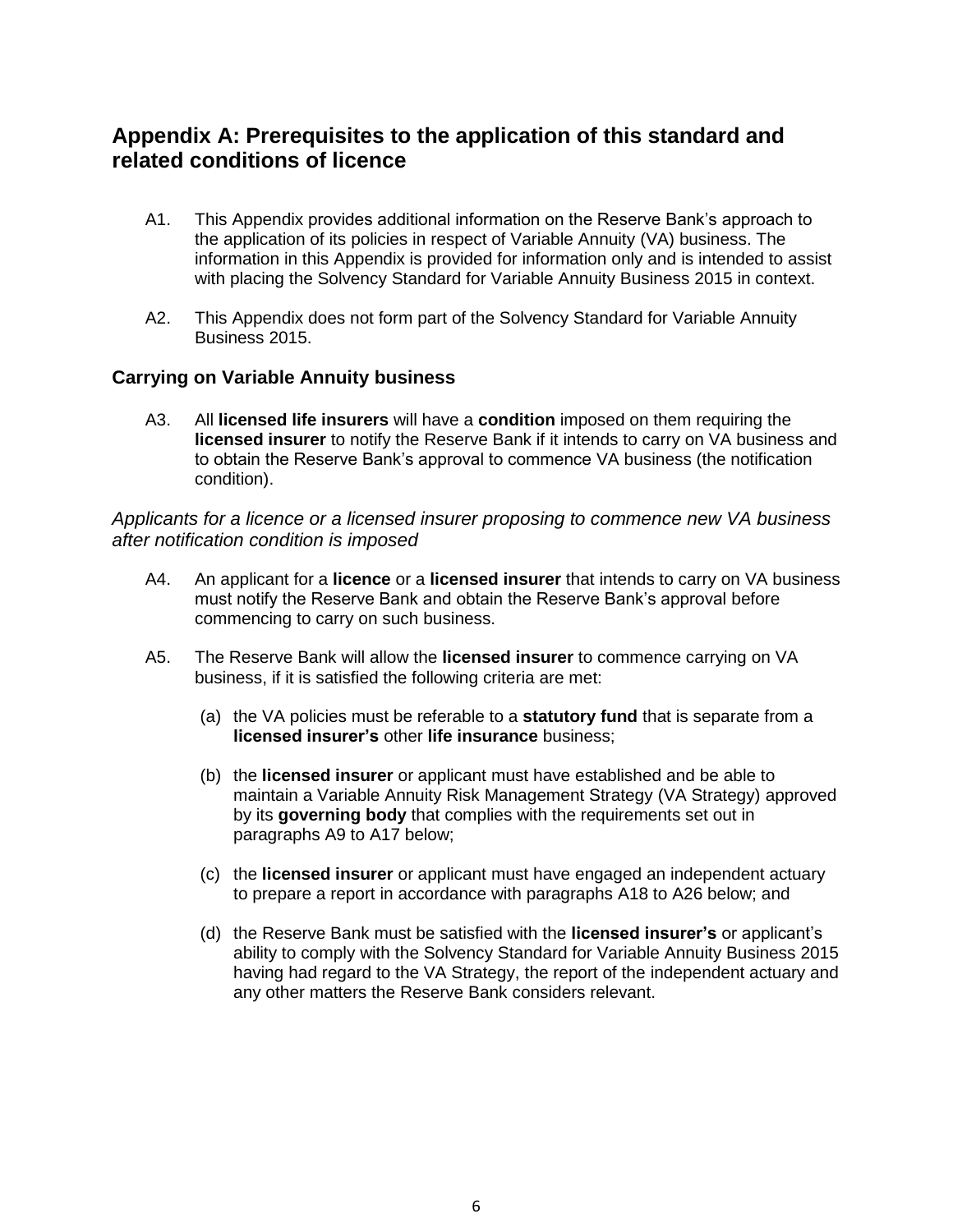- A6. A **licensed insurer** that is approved to commence carrying on Variable Annuity business will be subject to **conditions** of **licence** that require the **licensed insurer** to:
	- (a) maintain a separate **statutory fund** to which only the VA business is referable;
	- (b) maintain a Solvency Margin in respect of the **statutory fund** to which the VA business is referable in accordance with the Solvency Standard for Variable Annuity Business 2015;
	- (c) apply a specified value of the factor weight w (as referred to in paragraph 13 of the Solvency Standard for Variable Annuity Business 2015); and
	- (d) comply with ongoing requirements in respect of the VA Strategy (see A9 to A17 below) and independent actuary's reports (see A18 to A26 below).

*Licensed insurer currently carrying on VA business at the time the notification condition is imposed*

- A7. Where a **licensed insurer** considers it may already be carrying on VA business, the **licensed insurer** must notify the Reserve Bank as required under the notification condition.
- A8. The **licensed insurer** does not require the Reserve Bank's approval to carry on such business. The Reserve Bank will consider, after having regard to:
	- (a) the nature of the notified business;
	- (b) the materiality of the notified business to the **licensed insurer**; and
	- (c) the appropriateness and suitability of the **licensed insurer's** approach to the determination of capital requirements in respect of the notified business

whether **conditions** of **licence** requiring the **licensed insurer** to fulfil the matters outlined in paragraphs A5 and applying the Solvency Standard for VA Business 2015, will be imposed.

#### **Variable Annuity Risk Management Strategy**

- A9. The following paragraphs set out the requirements in respect of a VA Strategy.
- A10. The VA Strategy must be approved by the **licensed insurer's** or applicant's **governing body**.
- A11. The VA Strategy must: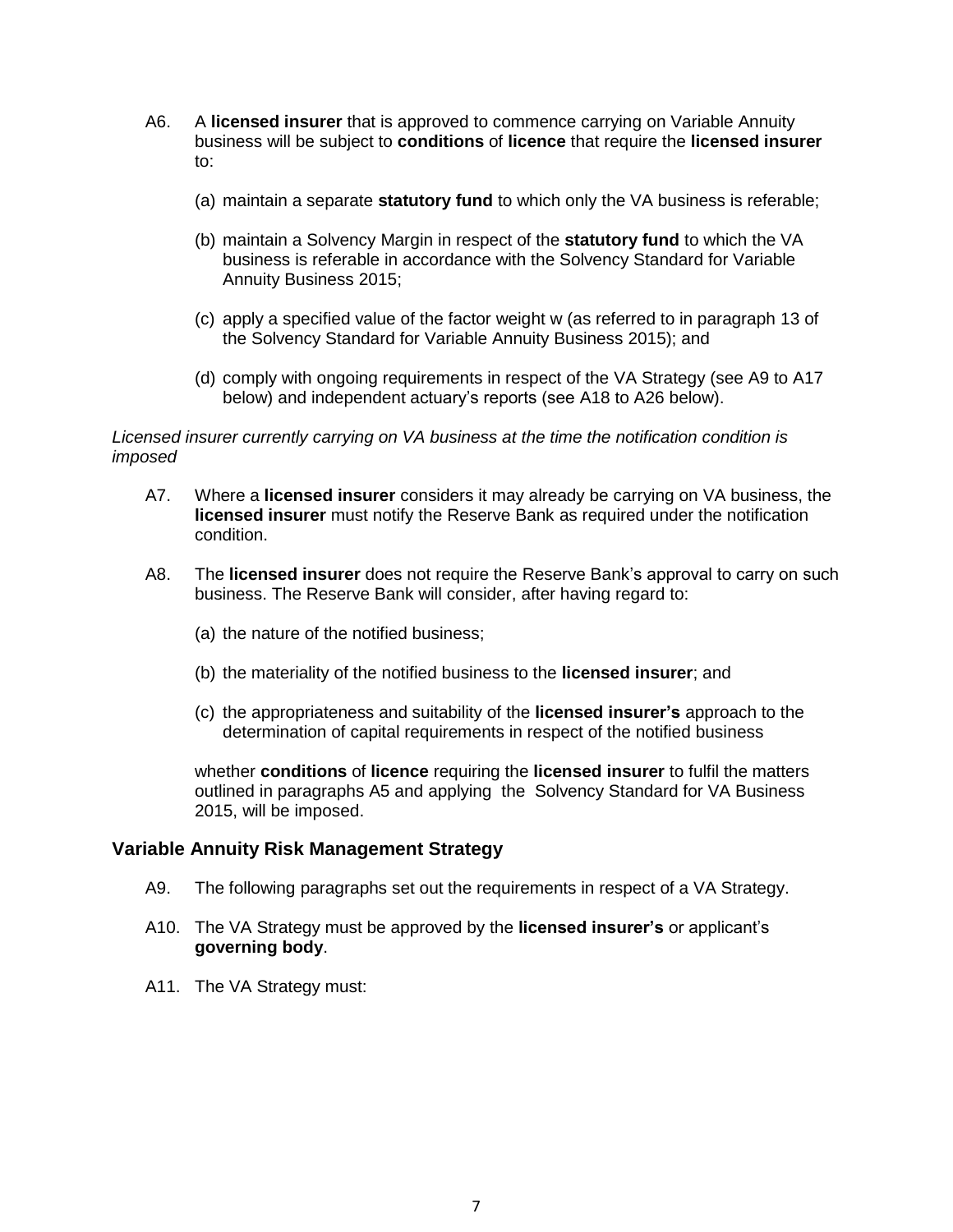- (a) identify the main risks associated with the VA business, both at present and in a forward-looking manner, including those resulting from adverse market conditions, insurance and policyholder behavioural developments;
- (b) provide a detailed analysis of the main market, insurance and behavioural risks, and the risk management solutions adopted for dealing with those risks; and
- (c) provide a detailed analysis of any residual risks and explain the appropriate level of conservatism adopted to manage those risks. Wherever there is uncertainty, a more prudent approach to the management of the risks and associated capital requirements must be taken.
- A12. At a minimum the VA Strategy must include:
	- (a) an overview of the VA business;
	- (b) a risk target / risk appetite statement;
	- (c) operational delegations;
	- (d) a description of the identified risks;
	- (e) a description of the risk management method or tools used, including the quality and extent of any **reinsurance** arrangements;
	- (f) an in-depth analysis of the current risk position and forward-looking analysis of potential developments covering insurance, market and behavioural risks;
	- (g) a description of the methodology used for modelling the assets and liabilities;
	- (h) a description of any models used including each model's supplier, version, development background and support and back up arrangements;
	- (i) an analysis of model parameter estimation;
	- (j) an analysis of behavioural risks including lapse rates, basis risk, liquidity risk, any non-hedged risks, operational risk, legal risk, credit risk, longevity risk including mortality improvement rates, and any hedging imperfections;
	- (k) an assessment of the impact on income from fees and charges from adverse economic conditions;
	- (l) an explanation of any additional prudential measures taken to compensate for remaining risks, non-hedged risks, periods of unusual market stress or any other reasons;
	- (m) an analysis of any other relevant risks and issues; and
	- (n) an explanation of risk monitoring arrangements and their effectiveness.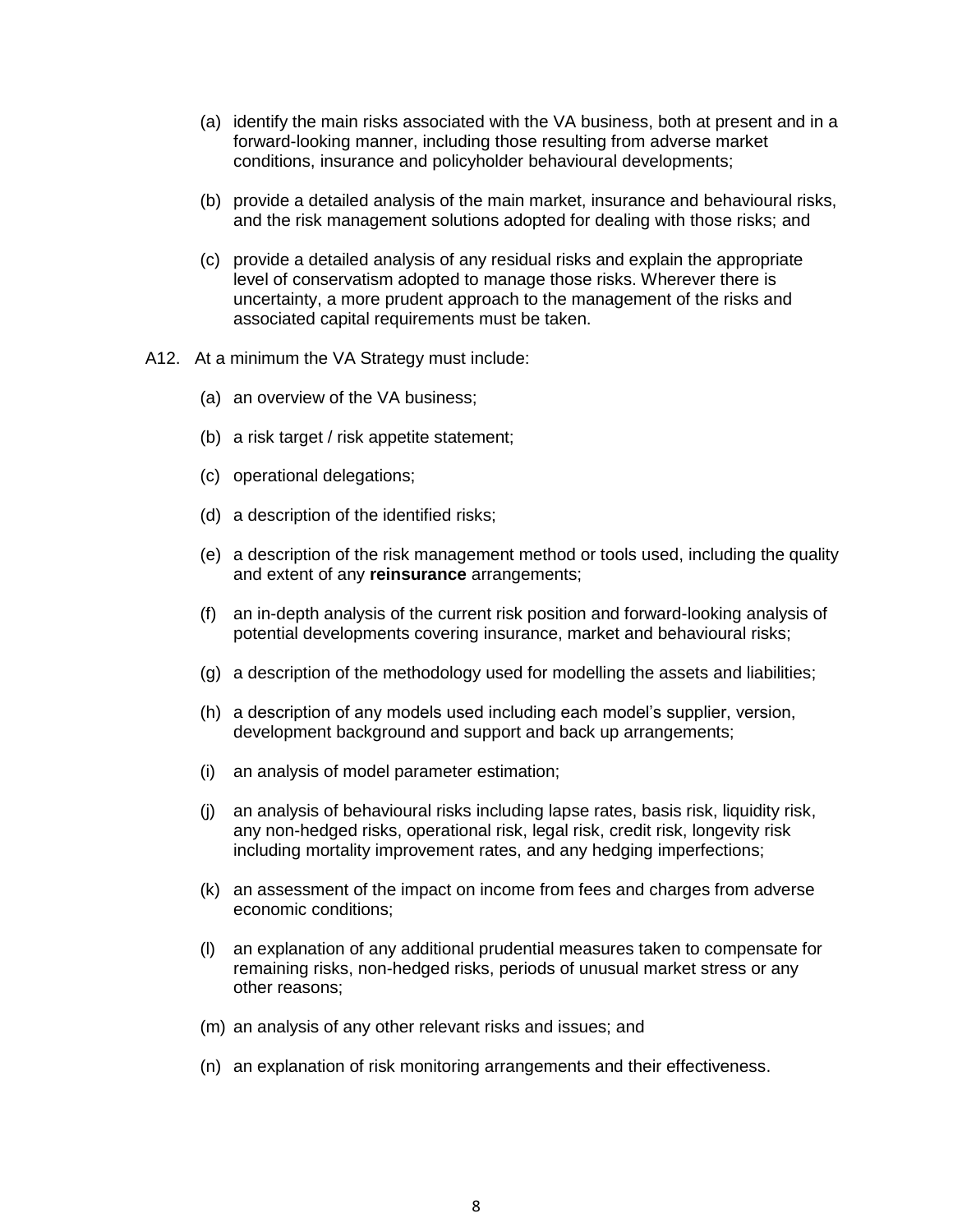#### *Hedging Programme*

- A13. If dynamic hedging or any other form of forward-looking hedging is used for risk management, the VA Strategy must include a detailed written hedging programme.
- A14. The hedging programme must set out but is not limited to:
	- (a) a description of the dynamic hedging arrangements, including operational aspects, responsibilities and governance structures in respect of the hedging programme and its effectiveness;
	- (b) the frequency of rebalancing and trigger thresholds;
	- (c) the market risks to be hedged, including hedging parameters;<sup>2</sup>
	- (d) an explanation of the financial instruments to be used in the hedging;
	- (e) a description of the models used including supplier, version, development background and support and back up arrangements;
	- (f) an analysis of model parameter estimation;
	- (g) an analysis of behavioural risks including lapse rates, basis risk, liquidity risk; any non-hedged risks; operational risk; legal risk; credit risk; longevity risk and any hedging imperfections;
	- (h) an analysis and explanation of the ability to hedge positions in the future and how to cope with periods of illiquidity in markets;
	- (i) an analysis and description of the effectiveness of the hedging and monitoring arrangements;
	- (j) an extensive discussion and analysis of economic scenarios used for the forward-projections;
	- (k) where appropriate, a detailed explanation of the choice of distributions and value at risk (VaR) or conditional tail expectation;
	- (l) an assessment of the impact on income from fees and charges from adverse economic conditions;
	- (m) an explanation of any additional prudential measures taken to compensate for remaining risks, non-hedged risks, periods of unusual market stress or any other reasons; and
	- (n) an analysis of any other relevant risks and issues.

 2 e.g description of the first, second or higher level "Greeks" that are considered within the hedging programme.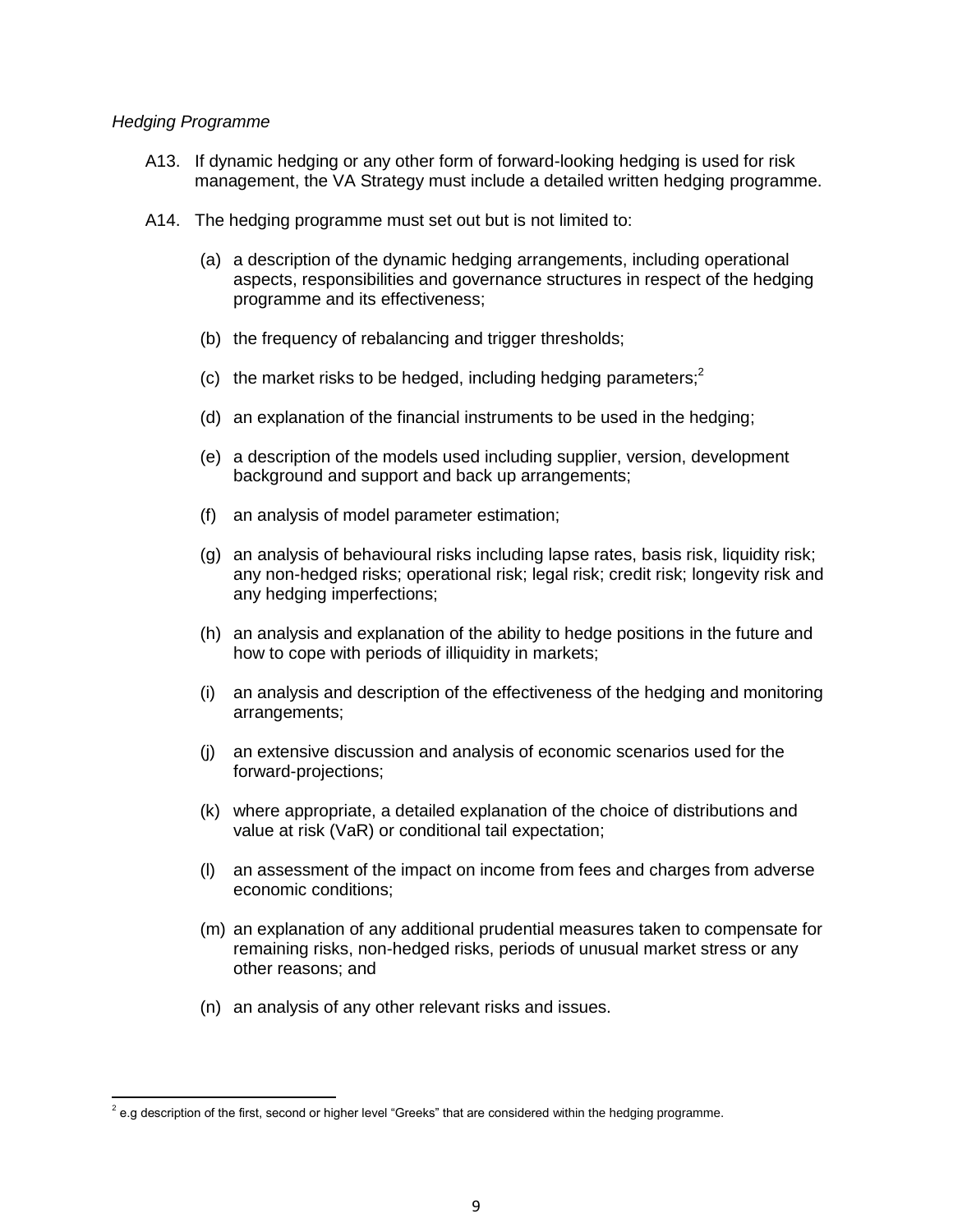- A15. The VA Strategy must be updated as required to ensure it accurately reflects the **licensed insurer's** risk management practices in respect of the VA portfolio and as needed to ensure the independent actuary's report can be appropriately updated.
- A16. A copy of any updated VA Strategy must be provided to the Reserve Bank prior to the implementation of its revised provisions.
- A17. The VA Strategy forms part of the Risk Management Programme required under section 73 of the Act. The VA Strategy must be separately documented from the remainder of the Risk Management Programme.

#### **Insurer to engage an independent actuary**

- A18. The following paragraphs set out the requirements in respect of engaging an independent actuary and of the independent actuary's reports.
- A19. Before engaging an independent actuary (or changing the independent actuary), the **licensed insurer** or applicant must obtain a notice of 'no objection' from the Reserve Bank in respect of the proposed engagement.
- A20. For the purpose of this requirement, an independent actuary is an actuary who is not the **licensed insurer's appointed actuary** (or applicant's proposed **appointed actuary**). The independent actuary must not be involved in any activities related to the **licensed insurer's** or applicant's existing or proposed business, nor any risk management or hedging activities, including any operational aspects. An actuary employed by the **licensed insurer's** or applicant's audit firm may be acceptable provided he or she is not directly involved in the firm's role as auditor of the **licensed insurer** or applicant. The independent actuary must satisfy the Reserve Bank that they have relevant expertise. Suitable familiarity with VA business or similar products and their management including the required capital modelling would be expected.

#### **Independent actuary's reports**

- A21. The independent actuary is to provide a report that:
	- (a) contains a detailed analysis of the modelling of the Capital Charge for Variable Annuities;
	- (b) contains a detailed analysis of the VA Strategy, including any hedging programme;
	- (c) proposes a factor weight w required in the calculation of the Capital Charge for Variable Annuities (paragraph 13 of the Solvency Standard for Variable Annuities);
	- (d) assesses and comments on the economic scenarios and their assumptions and the degree of conservatism assumed in those scenarios and elsewhere in the VA Strategy;
	- (e) assesses the appropriateness of any chosen distributions and prudential calibrations;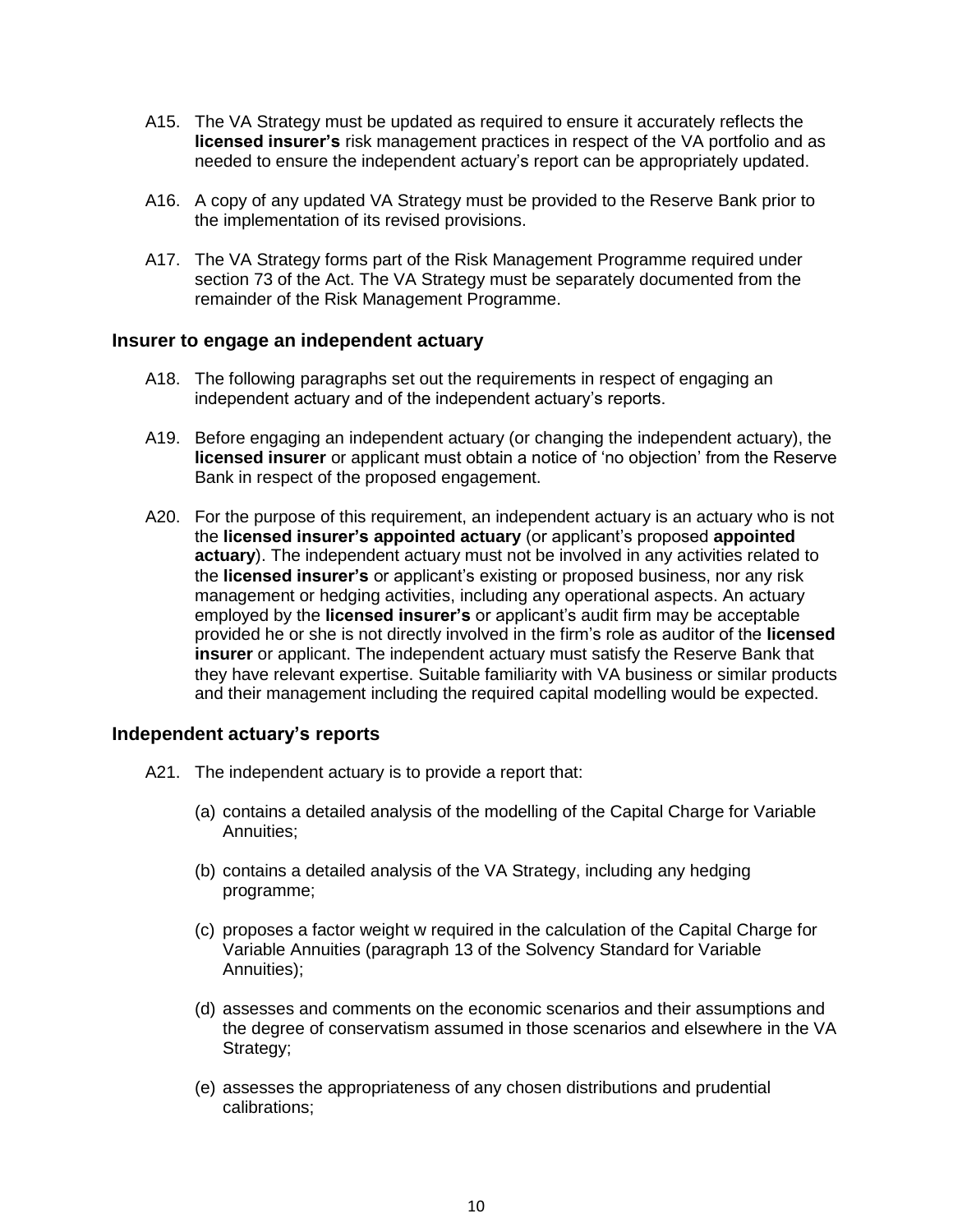- (f) considers whether the capital outcome is sufficiently prudent;
- (g) considers the quality of any **reinsurance** programme in place in respect of the VA portfolio, including the impact on the assessed level of capital required; and
- (h) considers any other matters the independent actuary deems relevant to the financial management and capital requirements for the VA portfolio.
- A22. The independent actuary must take into account any relevant risks, including any business or financial risks associated with the VA business, regardless of whether the **licensed insurer** or applicant has included them in the VA Strategy or not.
- A23. In arriving at a proposed factor weight (see paragraph A 21(c)), the independent actuary must consider and explain the level of prudence reflected in the modelling and the hedging programme. Any unhedged risks must be analysed and the potential impact on the **licensed insurer's**, or applicant's projected, Solvency Margin must be quantified. In general, the less prudent the modelling and the hedging, the lower the value w should take.
- A24. The factor weight to be applied when calculating the Capital Charge for Variable Annuities will be set by the Reserve Bank by **condition** of **licence**.
- A25. The independent actuary's report must be prepared:
	- (a) prior to the launch of a VA product;
	- (b) at least every three years; and
	- (c) on the occurrence of any material changes to:
		- i. the **licensed insurer's** VA Strategy;
		- ii. the modelling of the VA business or capital requirements including the models used or any providers involved in the modelling of the assets or liabilities;
		- iii. the risk profile of the portfolio of VA business; and
		- iv. any other relevant factors in respect of the management and capital requirements of the VA portfolio; or
	- (d) at the request of the Reserve Bank.
- A26. The independent actuary's report and any update to the report must be submitted to the **licensed insurer** or applicant and the Reserve Bank.